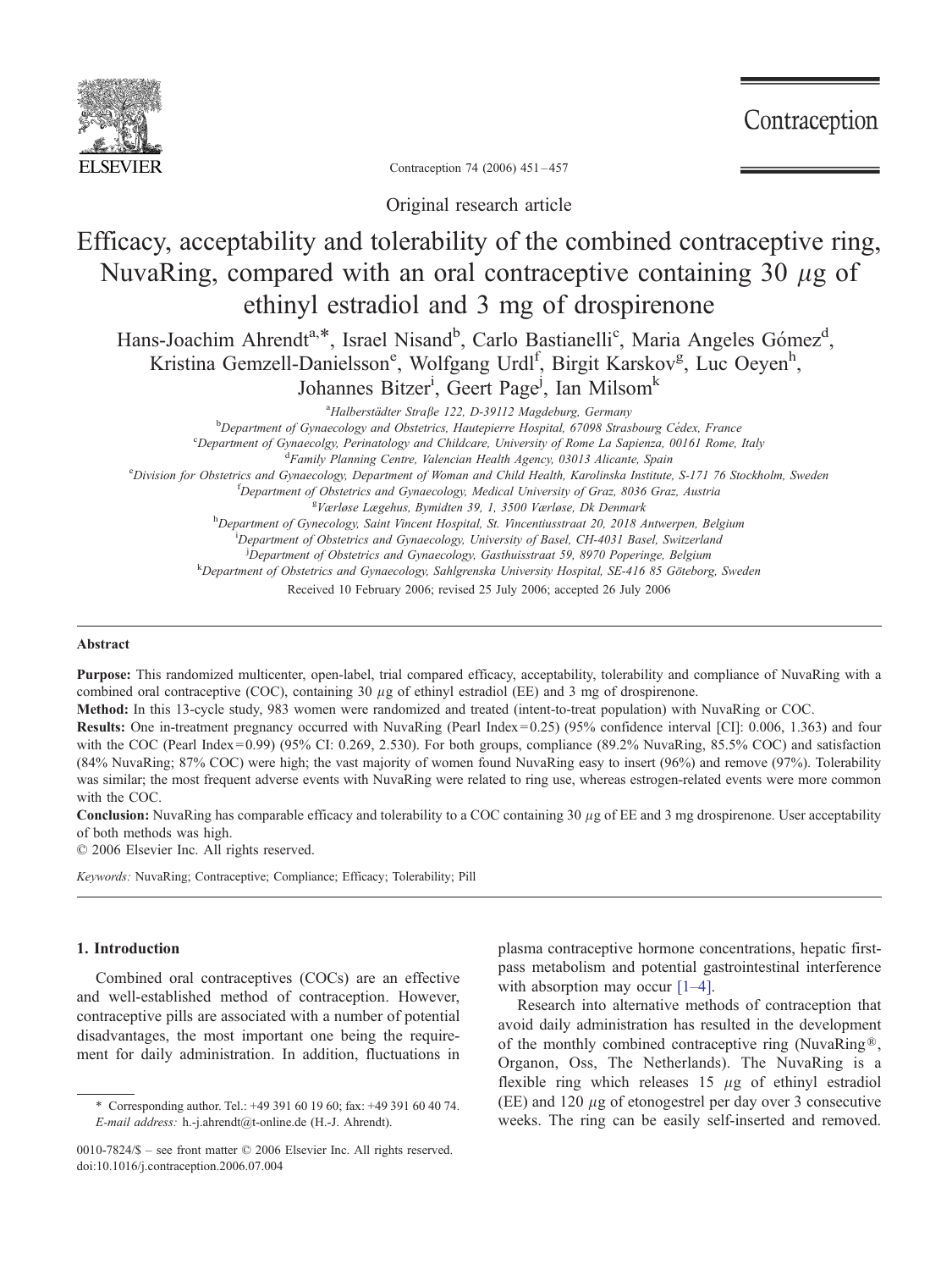The advantages of NuvaRing [inc](#page-6-0)lude the use of lower doses of contraceptive hormones [5] and its controlled-release delivery that avoids daily fluctuations in hormone levels. The excellent efficacy, tolerability and acceptability of NuvaRing have been established in larg[e-scale](#page-6-0) studies conducted in Europe and North America [6–8]. Furthermore, the contraceptive efficacy and tolerability of NuvaRing have recently been shown to be equal to that of a [COC](#page-6-0) containing 30  $\mu$ g of EE and 150  $\mu$ g of levonorgestrel [8,9].

The aim of the present study was to compare NuvaRing's efficacy, acceptability and tolerability with that of a commonly used COC containing  $30 \mu$ g of EE and 3 mg of drospirenone (Yasmin®, Schering, Berlin, Germany). In addition, patient compliance with these two forms of contraception was assessed. A comparison of the effects of these two contraceptives on cycle control and body weight will be discussed in a separate article.

# 2. Subjects and methods

This was a randomized, open-label, multicenter trial which was conducted between May 2002 and April 2004. Subjects were recruited from gynecological and/or general practitioner's practices in 10 European countries (Austria, Belgium, Denmark, France, Germany, Italy, Norway, Spain, Sweden and Switzerland). All subjects provided written informed consent. The trial was conducted in accordance with the Declaration of Helsinki and the International Conference on Harmonisation Guideline for Good Clinical Practice and was approved by the independent ethics committee/institutional review boards of the participating centers.

## 2.1. Subjects

The study recruited women  $(\geq 18$  years at screening) at risk of pregnancy and seeking contraception. Key exclusion criteria included the following: contraindications for contraceptive steroids, abortion or breastfeeding within 2 months before the start of study treatment, injectable hormonal contraceptive use within 6 months of the start of the trial, abnormal cervical smear diagnosed during screening and current use or use within 2 months of drugs that interfere with the metabolism of contraceptive hormones.

## 2.2. Study treatments

Subjects received treatment for 13 consecutive cycles. The duration of each cycle was 28 days, comprising a 21-day ring/pill treatment period followed by a 7-day ringor pill-free period. Women were randomized 1:1 to the two treatment groups (NuvaRing and COC) using an Interactive Voice Response System.

#### 2.2.1. Ring use

Subjects received instruction on ring use on entry to the study, including how and when to insert and remove NuvaRing. Women who were taking no hormonal contraception inserted the ring between Days 1 and 5 of the menstrual cycle according to the instructions in the package insert. Women using other methods of contraception followed the instructions in the package insert, according to their method of use.

#### 2.2.2. Pill intake

Women with no preceding hormonal contraceptive use in the past month started pill taking on the first day of menstrual bleeding. Women using other methods of contraception followed the instructions in the package insert, according to the method they were using. It should be noted that based upon the instructions in the package inserts, the study protocol did not include a Sunday start for pill intake.

# 2.3. Study assessments

Assessments were performed at screening (within 1 month before commencing treatment) and/or within 1 week after the ring-/pill-free period of cycles 1, 3, 6, 9 and 13 (or at premature discontinuation from the study).

## 2.3.1. Contraceptive efficacy

The contraceptive efficacy of NuvaRing and the COC was determined by the occurrence of pregnancy during the study. A home pregnancy test was carried out just prior to commencing study medication and at any point during the study if pregnancy was suspected (or whenever required by local Drug Laws). At the end of the last treatment cycle (cycle 13 or premature discontinuation), pregnancy status was assessed by measuring serum  $\beta$ -human chorionic gonadotrophin. Any pregnancy occurring during the study was fully documented.

## 2.3.2. Compliance

Diary cards were used to record ring/pill use, and these data were used to determine exposure and dosing compliance. In the COC group, full compliance was defined as a cycle in which all scheduled pills were taken. For NuvaRing, a cycle was considered compliant if the period of ring use did not deviate by  $>48$  h from the scheduled 3 weeks and the ring-free period did not deviate by  $>24$  h from the scheduled 1 week.

#### 2.3.3. User acceptability

User acceptability was assessed using a questionnaire that was completed by the subject after cycles 1, 3, 6, 9 and at the end of the trial (after cycle 13 or at early discontinuation). At screening, a reduced number of questions from the user acceptability questionnaire were asked, as most questions in the questionnaire were not applicable at trial start.

## 2.3.4. Tolerability

For all subjects, a general medical and gynecological history was provided at screening, and all subjects underwent physical and gynecological examinations, including a cervi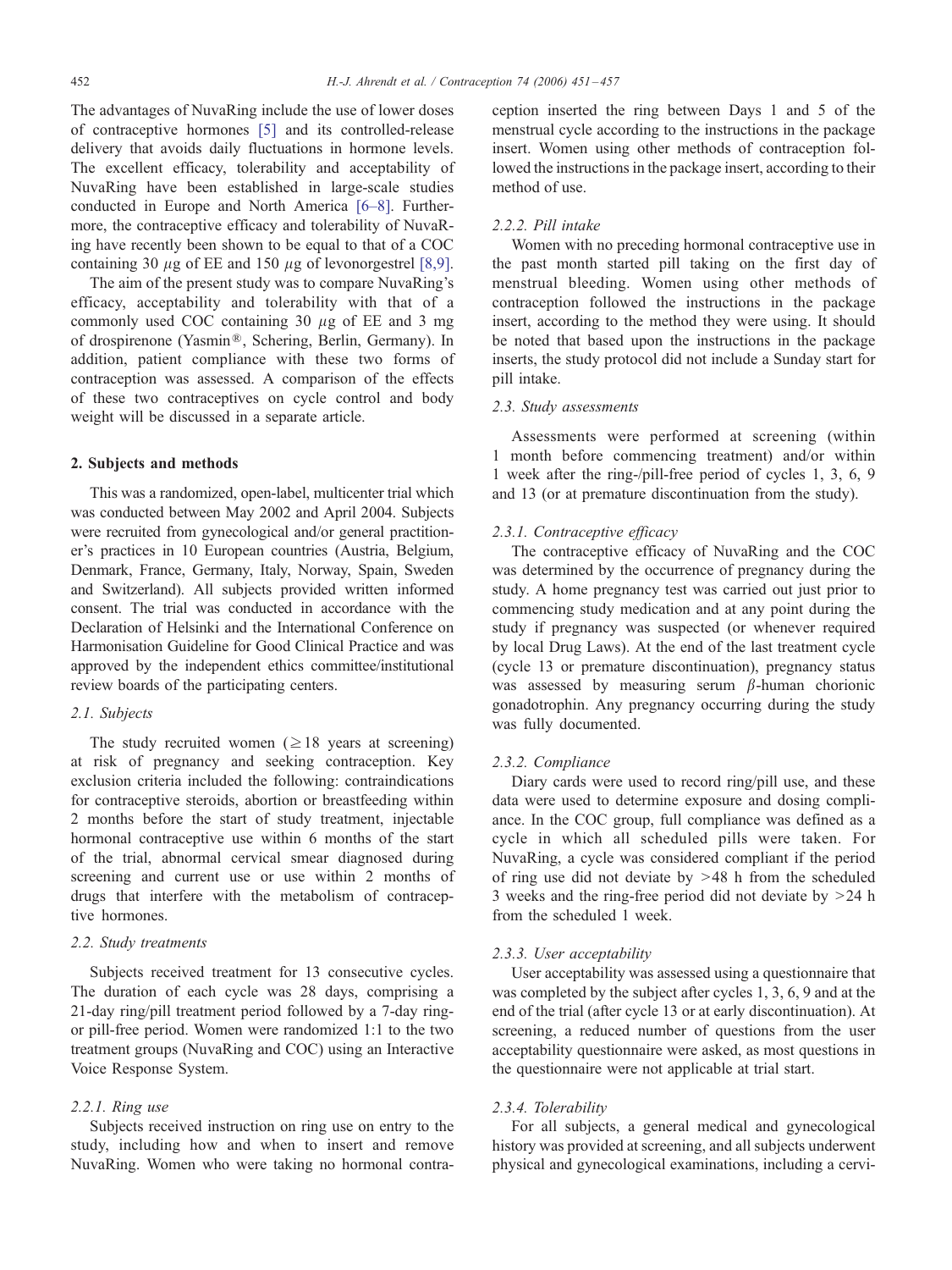<span id="page-2-0"></span>cal smear test if needed (a cervical smear  $\leq 1$  year before screening could be used for this assessment). At all study visits, body weight and blood pressure were recorded. Body mass index was calculated at enrolment. Adverse event data and concomitant medication use were recorded throughout the trial. At the last study visit, physical examination and a cervical cytology assessment were repeated.

## 2.4. Statistical methods

The all-subjects-treated (AST) group comprised all subjects who received at least one pill/ring. The intent-totreat (ITT) group consisted of all randomized subjects from the AST group. The per-protocol (PP) group consisted of all subjects from the ITT group without any major protocol



<sup>\*4</sup> in-treatment pregnancies, 3 pre-treatment pregnancies (ITT subjects who were pregnant but had started treatment) and one post-treatment pregnancy (investigator indicated "pregnancy" as reason for discontinuation on the end of trial form)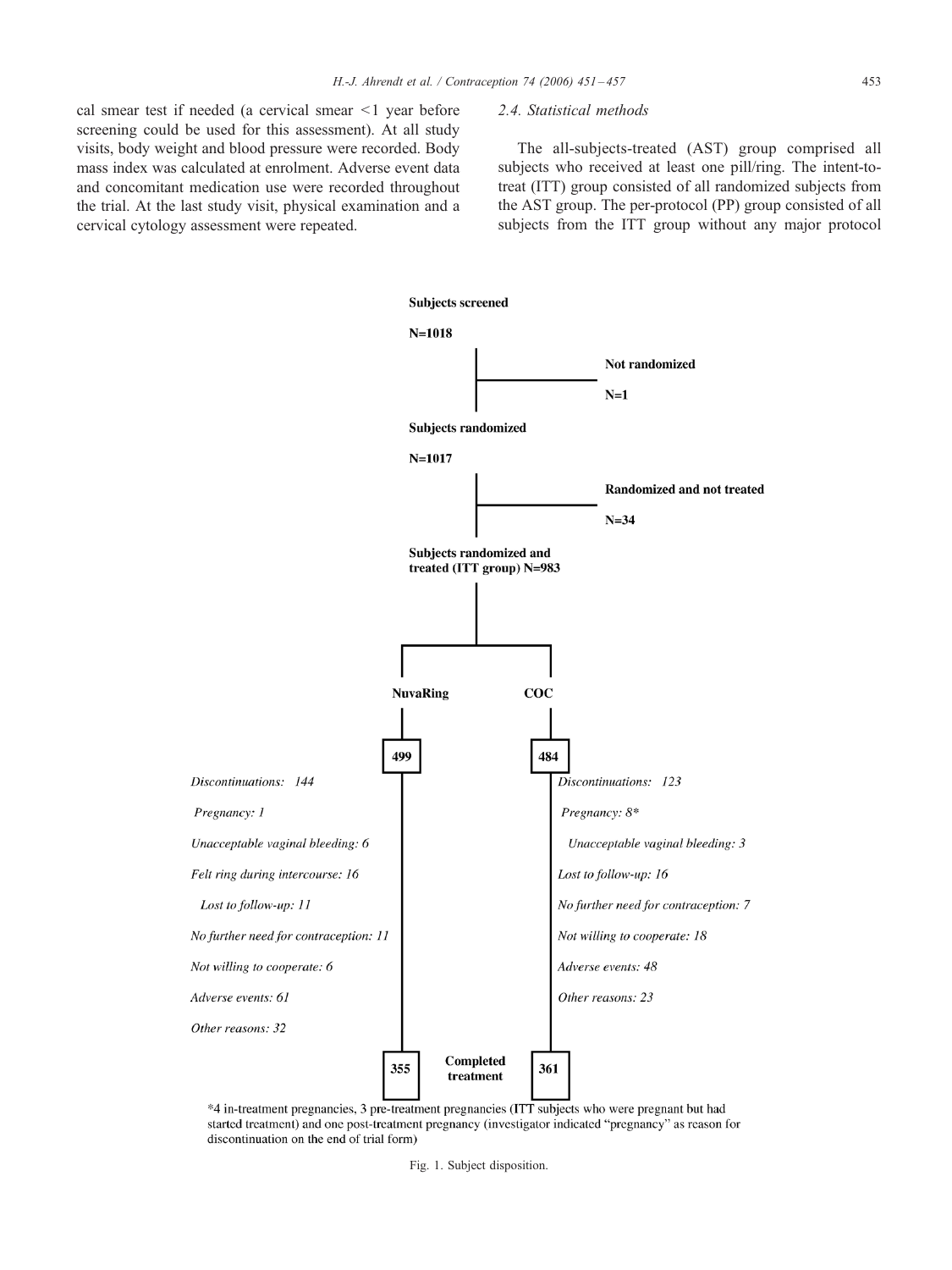violation. Discontinuation rates were compared by means of the Kaplan-Meier method and the log-rank test.

The Pearl Index (expected number of in-treatment pregnancies/100 women-years of exposure) and its 95% confidence intervals (CIs) were used to estimate contraceptive efficacy. CIs were calculated by assuming an underlying Poisson distribution.

Tolerability was analyzed for the AST population using descriptive statistics. User acceptability was evaluated using frequency tables (of answers from subject questionnaires) for the AST group.

# 3. Results

#### 3.1. Subjects

#### 3.1.1. Disposition

A total of 1017 women were randomized. Of these, 34 discontinued before receiving treatment for the following reasons: 7 (NuvaRing,  $n=4$ ; COC,  $n=3$ ) were pregnant at screening; 10 (NuvaRing,  $n=6$ ; COC,  $n=4$ ) were not willing to cooperate any further; one (COC) was lost to follow-up; one (NuvaRing) had no further need for contraception and 15 (NuvaRing,  $n=6$ ; COC,  $n=9$ ) discontinued for other reasons ([Fig.](#page-2-0) [1\)](#page-2-0). A total of 983 subjects (NuvaRing,  $n=499$ ; COC,  $n=484$ ) were randomized and treated (ITT group). Of these, 267 subjects (NuvaRing,  $n = 144$  [28.9%]; COC,  $n = 123$  [25.4%]) discontinued prematurely, primarily due to adverse events

(NuvaRing,  $n=61$ ; COC,  $n=48$ ) and other reasons (NuvaRing,  $n=32$ ; COC,  $n=23$ ); overall, 716 women completed the trial (NuvaRing,  $n = 355$  [71.1%]; COC,  $n = 361$  [74.6%]). The initial discontinuation rate in the NuvaRing group was higher than in the COC group (Fig. 2), but the overall discontinuation rate was not significantly different between treatment groups (log-rank test: p=.208).

#### 3.1.2. Baseline characteristics

There were no notable differences between the two [groups in](#page-4-0) baseline demographic or clinical characteristics (Table 1). The most frequently used contraceptive method prior to enrolment in both groups was COCs (NuvaRing 68.5%; COC 66.6%), i.e., a COC containing  $\geq$  30  $\mu$ g of EE (50.9% and 49.0%, respectively) or a COC containing 20  $\mu$ g of EE (17.6% for each group). Foam, condoms, suppositories or diaphragms comprised the next most commonly used group of contraceptive methods (NuvaRing 18.4%; COC 18.8%). The majority of subjects in both groups were satisfied or very satisfied (NuvaRing 62.7%; COC 65.9%) with their previous method of contraception.

# 3.2. Contraceptive efficacy

A total of five in-treatment pregnancies occurred in the ITT population (NuvaRing  $n=1$ ; COC  $n=4$ ). Of these, the one subject in the NuvaRing group and two in the COC group had no protocol violations. In the two remaining pregnancies, women forgot pills in the cycle preceding conception or in the cycle of conception itself. Treatment



Fig. 2. The cumulative probability of discontinuation due to any reason in subjects receiving NuvaRing or the COC (drospirenone/EE).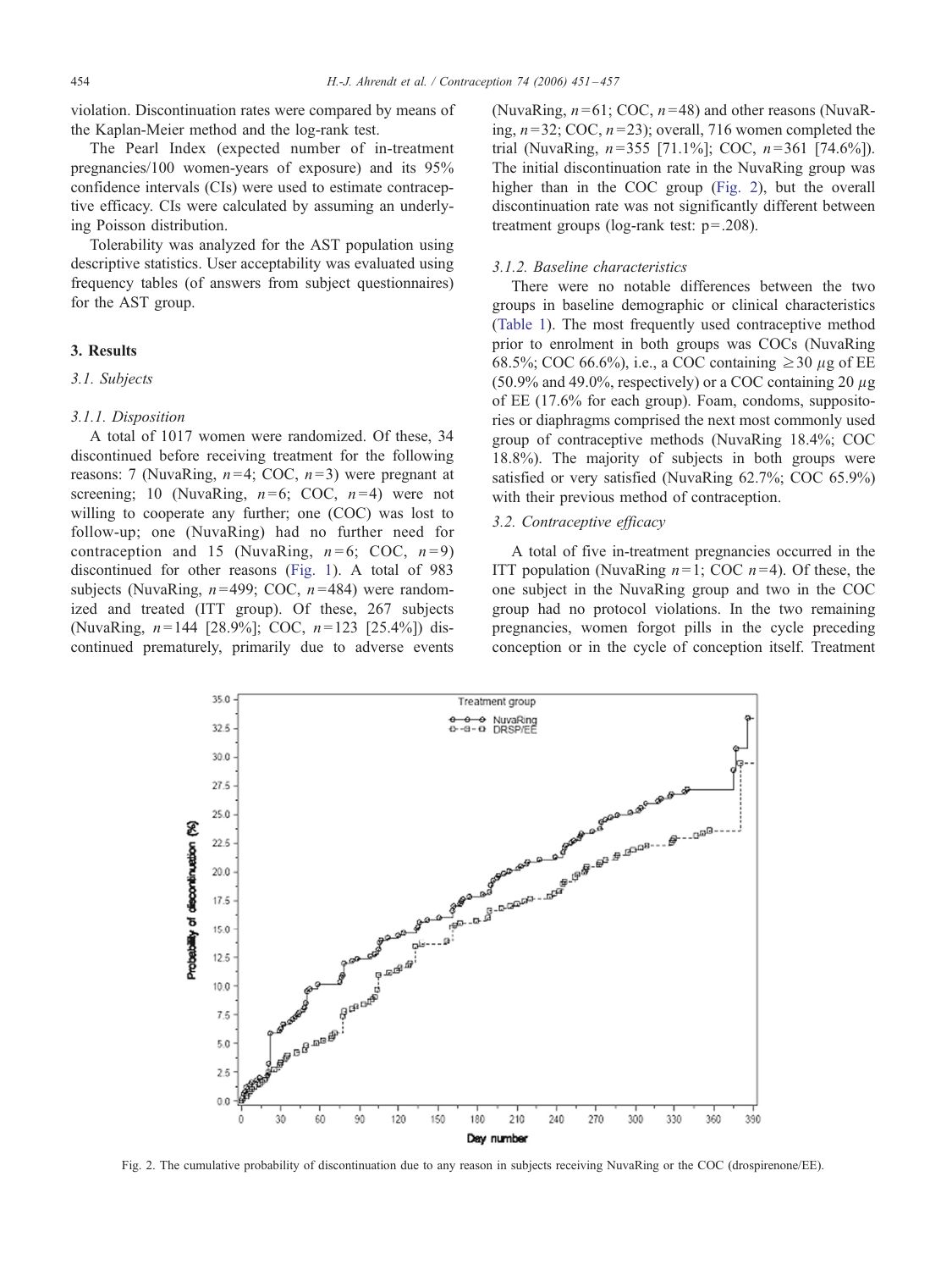<span id="page-4-0"></span>Table 1 Baseline demographic and clinical characteristics for the NuvaRing and COC treatment groups (ITT population)

|                                                              | NuvaRing $(n=499)$ | $COC(n=484)$ |
|--------------------------------------------------------------|--------------------|--------------|
| Age [ $mean \pm S.D.$ (years)]                               | $26.6 + 6.1$       | $26.6 + 6.2$ |
| Race $[n \ (\%)$ Caucasian]                                  | 488 (97.8)         | 476 (98.3)   |
| Weight [ $mean \pm S.D. (kg)$ ]                              | $62.4 + 8.4$       | $62.7 + 8.1$ |
| Body mass index<br>[mean $\pm$ S.D. (kg/m <sup>2</sup> )]    | $22.4 + 2.6$       | $22.5 + 2.6$ |
| Nulligravid $(\%)$                                           | 306(61.3)          | 297 (61.4)   |
| Nulliparous $(\%)$                                           | 345 $(69.1)$       | 334 (69.0)   |
| Usual duration of menstrual<br>flow $[mean \pm S.D. (days)]$ | $4.7 + 1.2$        | $4.8 + 1.2$  |

exposure and Pearl Indices for the ITT and PP populations can be seen in Table 2. The between-group differences in Pearl Indices were not statistically significant.

#### 3.2.1. Compliance

Regimen compliance was high in both groups. For NuvaRing, 89.2% of ITT cycles were fully compliant compared with 85.5% of the COC ITT cycles. For the NuvaRing group, 4.9% of the ring-free periods extended beyond the allowed margin of 24 h  $(3.6\%$  for  $>24-48$  h and  $1.3\%$  for  $>48$  h). Furthermore, over the course of all cycles, approximately 5% of subjects removed the ring temporarily for up to a maximum of 5 h per cycle. For the COC group,  $>75\%$  of subjects were compliant with their pill regimen during the 21-day pill periods, and  $>95%$  of subjects never took a pill during the pill-free period.

#### 3.2.2. Acceptability

Satisfaction with the method during use was high in both groups. In total, 84% of the subjects in the NuvaRing group were satisfied/very satisfied with the ring, and most women (87%) would (absolutely/most probably) recommend the ring to others. In the COC group, 87% of the subjects were satisfied/very satisfied with the pill, and 92% of the subjects would (absolutely/most probably) recommend the COC to others.

Questions regarding ease of use showed that the vast majority of women rarely or never had a problem with insertion (96%) or removal (97%) of NuvaRing during the trial. Temporary ring removal rarely occurred, and most subjects and partners rarely felt the ring during intercourse. Moreover, the majority of partners did not mind that the subject was using the ring. For most of the subjects in the

Table 2

Contraceptive exposure and Pearl Indices for NuvaRing and COC treatment groups

| Exposure (woman-years) |       | Pearl Index (95% CI) |  |
|------------------------|-------|----------------------|--|
| <b>ITT</b>             |       |                      |  |
| NuvaRing $(n=499)$     | 408.8 | 0.245(0.006, 1.363)  |  |
| $COC(n=484)$           | 404.8 | 0.988(0.269, 2.530)  |  |
| <b>PP</b>              |       |                      |  |
| NuvaRing $(n=450)$     | 318.2 | 0.314(0.008, 1.751)  |  |
| $COC(n=450)$           | 364.7 | 0.548(0.066, 1.981)  |  |

COC group, it was not difficult to take a pill everyday, and the majority of the partners did not mind that the subject was using the COC.

When asked to consider the best contraceptive method, the majority of subjects in the NuvaRing group (66.9%) considered the ring the best method. The main reasons for preference for the ring were "do not have to remember anything" and "easy to use." The majority of subjects in the COC group (76.3%) considered oral contraceptives the best contraceptive method. The main reasons for preference for the pill were "easy to use," "considered an effective method" and "good cycle control."

## 3.3. Tolerability

In general, both NuvaRing and the COC were well tolerated. Treatment groups were comparable regarding the overall incidence of adverse events (NuvaRing: 65.3% of subjects; COC: 63.3%). Slightly more subjects in the NuvaRing group had an adverse event considered to be at least possibly related to study treatment (NuvaRing: 29.1%; COC: 23.5%). The most common adverse events are summarized in Table 3. Headache was the most common event in both groups; upper respiratory tract infection, pharyngitis and influenza-like symptoms were also common but were not considered to be treatment-related. Vaginitis, ring-related events and leukorrhea were more common with NuvaRing, while nausea and breast pain were more common with the COC.

In total, six subjects (1.2%) in the NuvaRing group and 10 (2.1%) in the COC group reported at least one serious adverse event. Three serious adverse events (NuvaRing  $n=1$ ; COC  $n=2$ ) were considered to be at least possibly related to the study drug: abdominal pain and cholelithiasis with the COC and deep venous thrombosis with NuvaRing. Genetic testing of the subject with deep venous thrombosis revealed heterozygosity for factor V Leiden and for the

Table 3

Incidence of adverse events (occurring in  $\geq 4\%$  of subjects in either treatment arm)

|                                      | NuvaRing  |                                                | COC         |                                                |
|--------------------------------------|-----------|------------------------------------------------|-------------|------------------------------------------------|
|                                      | Total     | Related to<br>study<br>medication <sup>a</sup> | Total       | Related to<br>study<br>medication <sup>a</sup> |
| Headache                             | 87 (17.4) | 34(6.8)                                        | 89 (18.4)   | 37(7.6)                                        |
| Upper respiratory<br>tract infection | 63 (12.6) | 0(0)                                           | 49 $(10.1)$ | 0(0)                                           |
| Vaginitis                            | 61 (12.2) | 23(4.6)                                        | 33(6.8)     | 10(2.1)                                        |
| Method-related<br>events             | 35(7.0)   | 33(6.6)                                        | 2(0.4)      | 2(0.4)                                         |
| Pharyngitis                          | 35(7.0)   | 0(0)                                           | 28(5.8)     | 0(0)                                           |
| Leukorrhea                           | 24(4.8)   | 16(3.2)                                        | 8(1.6)      | 5(1.0)                                         |
| Influenza-like<br>symptoms           | 23(4.6)   | 0(0)                                           | 27(5.6)     | 0(0)                                           |
| Breast pain                          | 17(3.4)   | 16(3.2)                                        | 25(5.2)     | 23(4.7)                                        |
| Nausea                               | 14(2.8)   | 4(0.8)                                         | 28(5.8)     | 18 (3.7)                                       |

<sup>a</sup> Considered to be definitely, probably or possibly related to study drug by the investigator.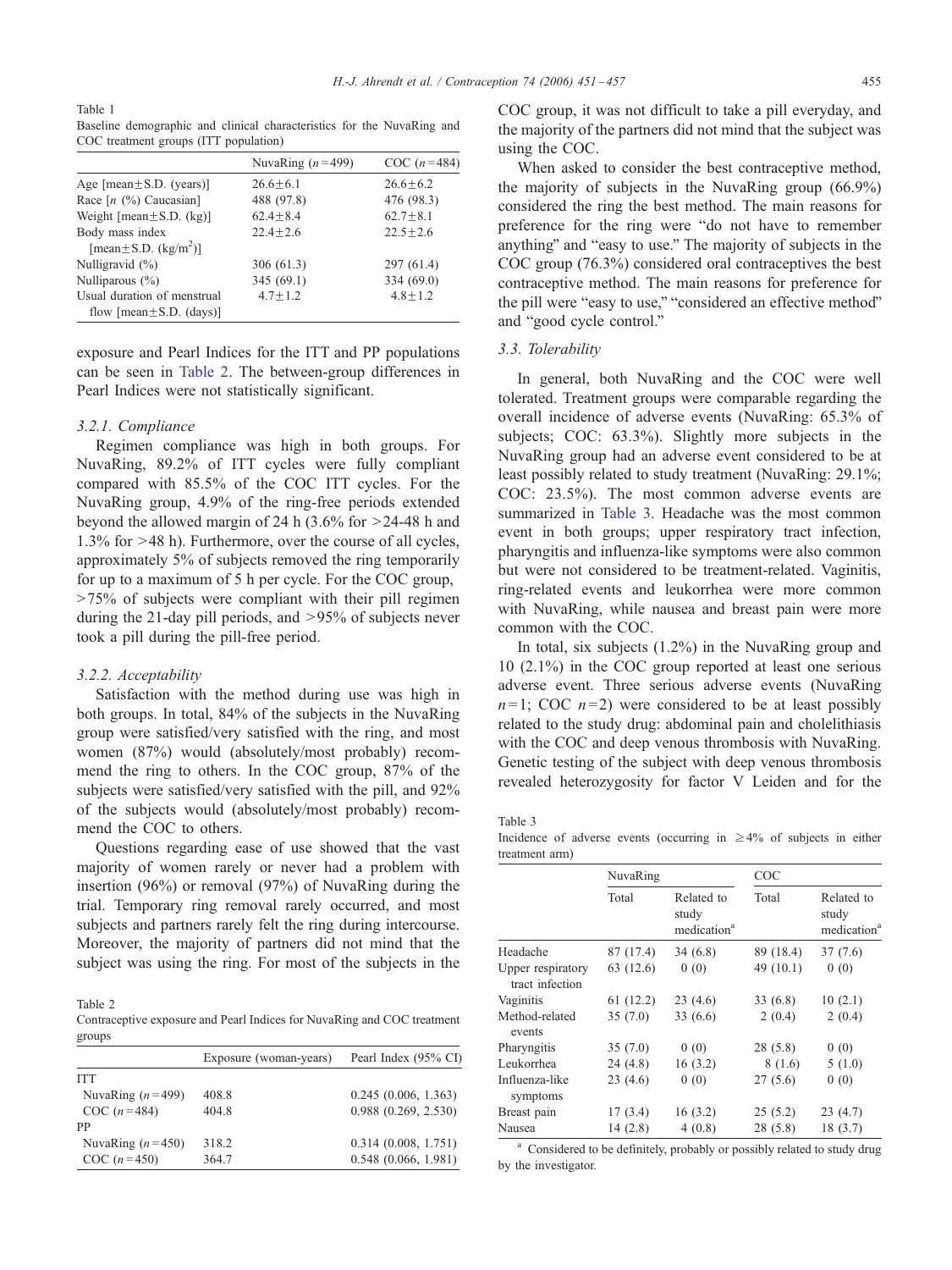prothrombin gene mutation; other identified possible risk factors for the development of venous thromboembolic events included smoking and a recent air journey.

No apparent differences in the overall discontinuation rates due to adverse events were observed between treatment groups: 61 subjects (12.2%) in the NuvaRing group and 48 subjects (9.9%) in the COC group discontinued because of an adverse event. The majority of these events were considered to be at least possibly related to study medication. The most frequent events leading to discontinuation in the NuvaRing group were ring-related events ( $n=15$ ) and headache ( $n=5$ ) and, in the COC group, headache (n=8), breast pain (n=7) and nausea (n=6).

Physical examinations and cervical cytology revealed only very few pathological abnormalities, and there were no apparent differences between the treatment groups. Clinically relevant changes in cervical cytology from screening to the last visit occurred in only a small number of subjects. Two subjects in each group experienced a shift from normal cytology to mild dysplasia: one subject in the NuvaRing group experienced a shift from normal to moderate dysplasia, and one subject in the COC group experienced a shift from normal to carcinoma in situ and was referred to a gynecologist for further investigations.

There were also no clinically relevant or statistically significant differences between treatment groups in changes from baseline for diastolic and systolic blood pressure. The effects of treatment on body weight and body composition are described in a separate article.

## 4. Discussion

The results of this multicenter, open-label, randomized, phase III trial demonstrate that NuvaRing is as effective, well tolerated and as well accepted as a COC containing 30  $\mu$ g of EE and 3 mg of drospirenone.

Fewer in-treatment pregnancies occurred with NuvaRing than with the COC, with one pregnancy reported with NuvaRing, compared with four in the COC group. However, although the Pearl Index for NuvaRing of 0.25 in the current study was markedly lower than that of the COC (0.99), this difference was not statistically significant. The contraceptive efficacy of NuvaRing has recently been compared with that of another COC that delivers EE 30  $\mu$ g/levonorgestrel 150  $\mu$ g daily [\[8\].](#page-6-0) This provides an opportunity to combine the pregnancy data from that trial with the data from the present study, thereby increasing the number of subjects treated with NuvaRing to 1011 and constituting a total exposure of 816.7 women-years. In this pooled NuvaRing group, there were six in-treatment pregnancies, giving a combined Pearl Index estimate for NuvaRing of 0.735 (95% CI: 0.270, 1.599) [\[10\].](#page-6-0) In comparison, the Pearl Indices for the COCs were 0.988 for the EE 30  $\mu$ g/drospirenone 3 mg group (n=484) and 1.194 for the EE 30  $\mu$ g/levonorgestrel 150  $\mu$ g group  $(n=518)$  [\[8\].](#page-6-0) This shows that the contraceptive efficacy of NuvaRing is comparable with that of the two COCs with which it was compared.

To maintain contraceptive efficacy, compliance with a given method is vital. In the current study, most women were compliant with both ring and pill regimens (89% of NuvaRing cycles were fully compliant vs. 86% of COC cycles). These rates were similar to those reported in a recent study that compared the ring with a COC delivering 30  $\mu$ g of EE and 150  $\mu$ g of levonorgestrel and showed compl[ianc](#page-6-0)e rates of around 87% for both NuvaRing and the COC [8]. The similarity in compliance rates between the groups is perhaps surprising, considering that comparisons of COCs with contraceptives that require less frequent dosing, such as the patch, have indicated lower relative compliance rates for COCs [\[11,12\].](#page-6-0) Here, it should be noted that comparison of compliance rates in the present study is complicated by the different definitions of compliance used for the two groups. Moreover, being involved in a clinical trial would be expected to lead to subjects having a greater awareness of medication intake and, thus, being less likely to miss doses than in normal daily life. It would be reasonable to expect that this increased compliance would have affected the COC group mostly because of its oncedaily dosing, and this may have contributed to the lack of difference between the two groups.

User acceptability is important to the success of a contraceptive method. As NuvaRing is a vaginal method of contraception, practical considerations regarding ease of use are important factors affecting user acceptability. In our study, the user acceptability questionnaire showed that the majority of subjects did not have any problems with the use of NuvaRing (insertion, removal, interference with intercourse) or the COC (intake). The great majority of subjects in each group were also satisfied/very satisfied with the contraceptive method that they used during the trial and were likely to recommend this contraceptive method to others.

It is interesting to note that approximately 50% of subjects in both the COC and NuvaRing study groups were previously using a COC containing 30  $\mu$ g (or above) of EE before the study start and that two thirds of subjects in both groups were satisfied/very satisfied with their previous contraceptive method (EE/drospirenone 66%, NuvaRing 63%). This means that at the start of the study, most subjects in the NuvaRing group were very satisfied with the method of contraception that they had been using previously, but by the end of the study, these subjects had become very satisfied with NuvaRing. Thus, the current results once again confirm the high user acceptability previously reported with NuvaRing in large 1-year clinical studies [\[6,7,13\].](#page-6-0)

The tolerability of a contraceptive method also influences its overall acceptability. In our study, both NuvaRing and the COC were well tolerated. The tolerability profile of NuvaRing was similar to that previously reported in other studies [\[6–8\].](#page-6-0) Hormonal contraceptives are commonly associated with adverse effects such as bloating, nausea